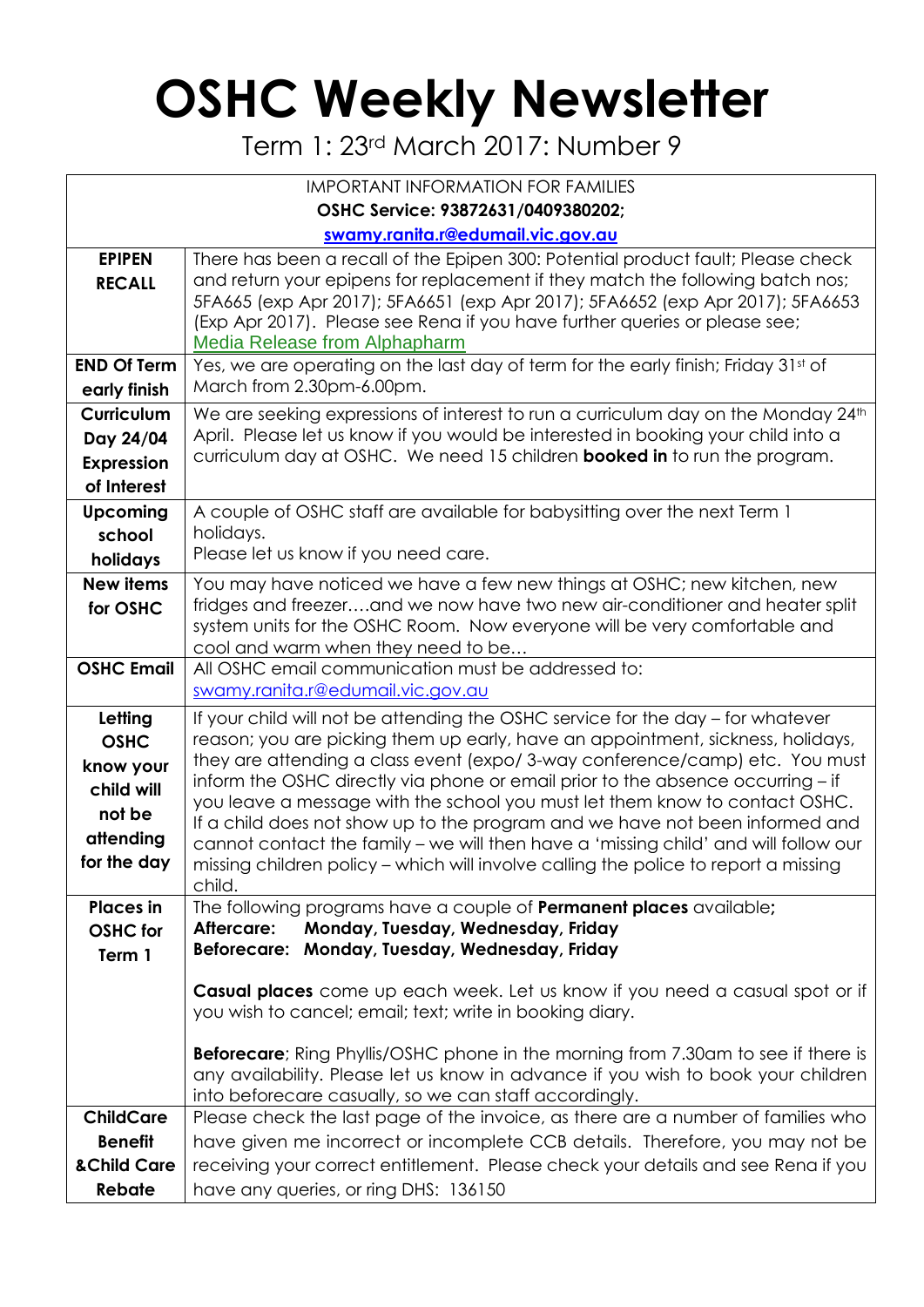| <b>OSHC</b>                                                                | Next OSHC Committee meeting in the OSHC room: Thursday 20 <sup>th</sup> April 2017, |  |  |
|----------------------------------------------------------------------------|-------------------------------------------------------------------------------------|--|--|
| Committee                                                                  | 6.00pm.                                                                             |  |  |
| Meeting                                                                    | Parent Representative for OSHC; Jo Prior; Contact by e-mail; jomatt38@gmail.com     |  |  |
| Contact                                                                    | OSHC/Coordinator email; swamy.ranita.r@edumail.vic.gov.au                           |  |  |
| <b>Details</b>                                                             | Ph; 03 93872631 (OSHC room & office)<br>Ph; 0409380202                              |  |  |
| for OSHC                                                                   | Beforecare bookings; 0422209671 (Phyllis mobile)                                    |  |  |
| Rena will respond to all OSHC Communication between 10.30am-6.00pm Mon-Fri |                                                                                     |  |  |
|                                                                            | during school Terms only. Emergency Beforecare requests will be taken by Phyllis    |  |  |
|                                                                            | from 7.30-9.00am Mon-Fri, school terms only.                                        |  |  |

## **Weekly Aftercare & Beforecare Program Plan**

## **Framework for School Age Care: Focus Outcomes;**

**1.'Children have a strong sense of identity'**

**2. 'Children are connected with and contribute to their world'**

**3. 'Children have a Strong Sense of Wellbeing'**

- **4. 'Children are confident and involved learners'**
	- **5. 'Children are effective communicators'**

| <b>AFTERCARE</b> |                        |                 |                                      |  |  |  |
|------------------|------------------------|-----------------|--------------------------------------|--|--|--|
| Day              | <b>Date</b>            | <b>Activity</b> |                                      |  |  |  |
|                  | 27 <sup>th</sup> March | Glenda:         | Colourfuls/master chef/skipping      |  |  |  |
|                  |                        | Rusty:          | <b>Giant Chess</b>                   |  |  |  |
| Mon              |                        | Indiana:        | <b>Indoor Soccer</b>                 |  |  |  |
|                  |                        | Hayfa:          | Origami Rabbit                       |  |  |  |
|                  |                        | Paul:           | <b>Building Cubby Houses</b>         |  |  |  |
|                  |                        | Olivia:         | Magic Clay                           |  |  |  |
|                  |                        |                 |                                      |  |  |  |
| Tues             | 28 <sup>th</sup> March |                 | <b>OSHC PARTY!!</b>                  |  |  |  |
|                  |                        |                 | Face Painting, Disco, Games, Fun     |  |  |  |
|                  | 29th March             | Glenda:         | Colourfuls/master chef/skipping      |  |  |  |
|                  |                        | Rusty:          | <b>Hall Games</b>                    |  |  |  |
|                  |                        | Harri:          | Clay Imprints with Nature things     |  |  |  |
| Wed              |                        | Justine:        | <b>Finger Knitted Necklaces</b>      |  |  |  |
|                  |                        | Paul:           | Art Room; Art Club; Clay figures     |  |  |  |
|                  |                        | Indiana:        | Wheels: Protective gear must be worn |  |  |  |
|                  |                        | Olivia:         | Making Holiday wishes in Library     |  |  |  |
|                  |                        | Rowena:         | Art & Craft                          |  |  |  |
|                  | 30 <sup>th</sup> March | Harri:          | Animal Tails to Wear                 |  |  |  |
|                  |                        | Hayfa:          | <b>Treasure Hunt</b>                 |  |  |  |
| Thurs            |                        | Glenda:         | Cooking Club; Chocolate Biscuits     |  |  |  |
|                  |                        | Indiana:        | Handball                             |  |  |  |
|                  |                        | Meg:            | Easter Baskets & Easter Cards        |  |  |  |
|                  |                        | <b>Rusty:</b>   | Handball                             |  |  |  |
|                  |                        | Justine:        | <b>Water Colour Painting</b>         |  |  |  |